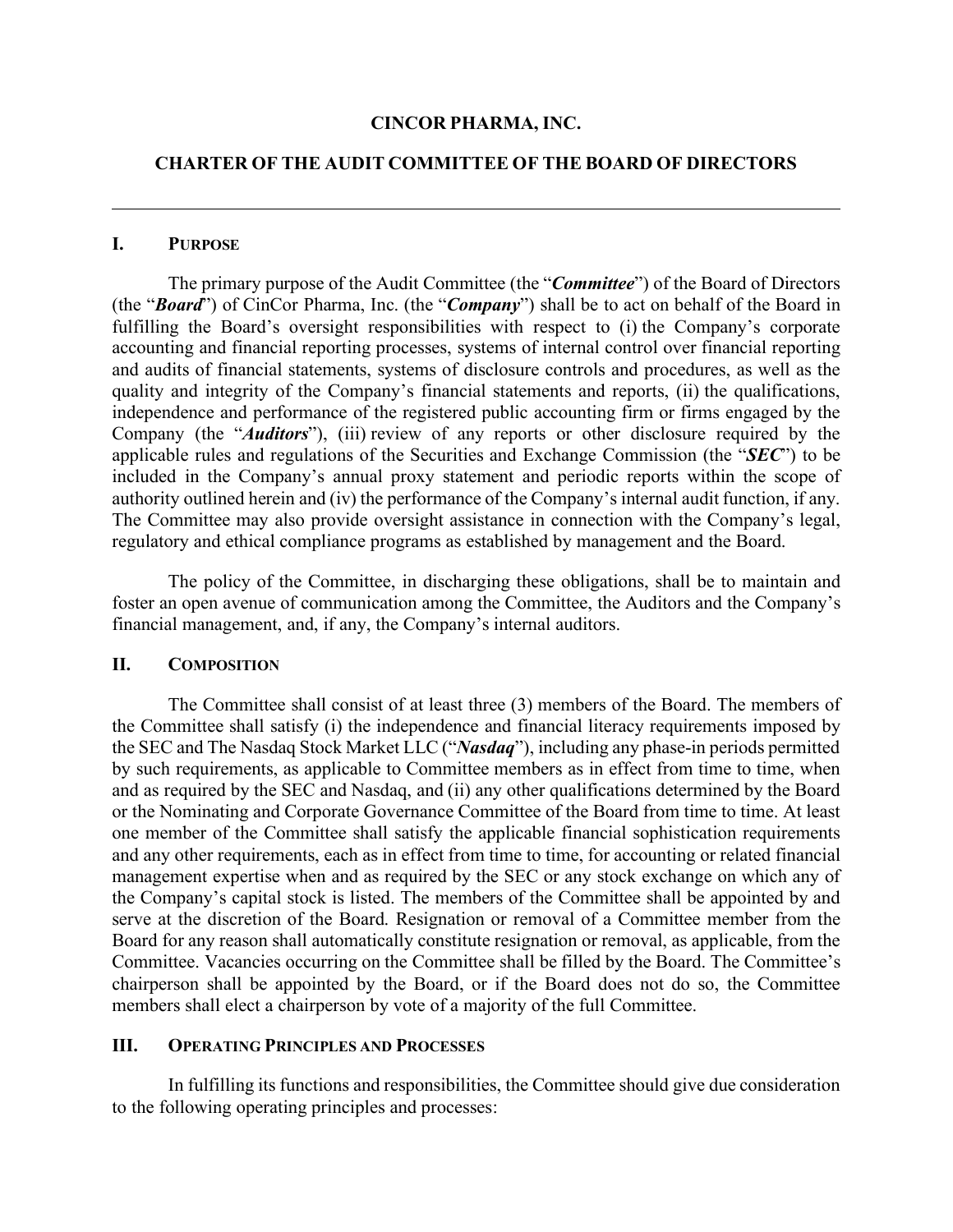**A. Communication.** Regular and meaningful contact with the Board, members of senior management and independent professional advisors to the Board and its various committees, as applicable, shall be encouraged as a means of strengthening the Committee's knowledge of relevant current and prospective corporate accounting, financial reporting and internal control issues.

**B. Meeting Agendas.** Committee meeting agendas shall be the responsibility of the chairperson of the Committee with input from the Committee members and other members of the Board, as well as, to the extent deemed appropriate, by the chairperson of the Board, from members of senior management and outside advisors.

**C. Information Needs.** The Committee members shall communicate to the Chief Executive Officer, or his or her designees, the Committee's expectations, and the nature, timing and extent of any specific information or other supporting materials requested by the Committee for its meetings and deliberations.

**D. Committee Education.** Developing with management and participating in a process for systematic review of important accounting and financial reporting issues and trends in accounting, financial reporting and internal control practices that could potentially impact the Company shall be encouraged to enhance the effectiveness of the Committee.

# **IV. MEETINGS AND MINUTES**

The Committee shall meet at least quarterly and hold such special meetings as its members shall deem necessary or appropriate. Any member of the Committee or the Board may call a meeting of the Committee. Unless otherwise directed by the Committee, each regularly scheduled meeting will conclude with an executive session of the Committee absent members of management.

Minutes of each meeting of the Committee shall be prepared and distributed to each director of the Company and the Secretary of the Company promptly after each meeting. The chairperson of the Committee shall report to the Board from time to time, or whenever so requested by the Board.

# **V. AUTHORITY**

Each member of the Committee shall have full access to all books, records, facilities and personnel of the Company as deemed necessary or appropriate by any member of the Committee to discharge his or her responsibilities hereunder. The Committee shall have authority to appoint, determine compensation for (at the Company's expense), retain and oversee the Auditors (as set forth in Section 10A(m)(2) of the Securities Exchange Act of 1934, as amended, and the rules thereunder (the "*Exchange Act*")) and otherwise to fulfill its responsibilities under this charter. The Committee shall have authority to retain and determine compensation for, at the expense of the Company, special legal, accounting or other advisors, experts or consultants as it deems necessary or appropriate in the performance of its duties under this charter, including any studies or investigations. The Committee shall also have authority to pay, at the expense of the Company, ordinary administrative expenses that, as determined by the Committee, are necessary or appropriate in carrying out its duties, unless prohibited by Nasdaq listing rules or applicable law.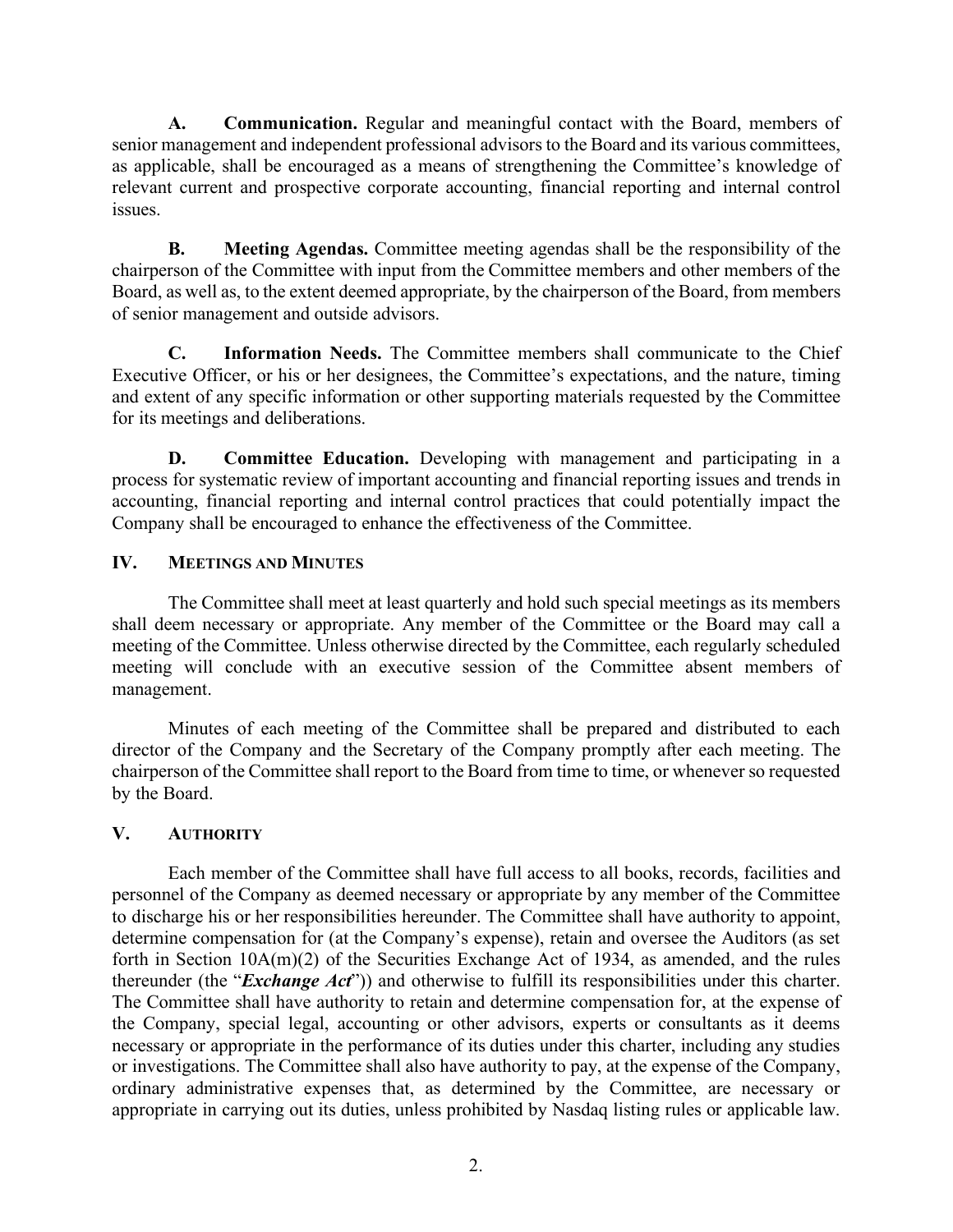The Committee shall have authority to request that any of the Company's personnel, counsel, accountants (including the Auditors) or investment bankers, or any other consultant or advisor to the Company attend any meeting of the Committee or meet with any member of the Committee or any of its special, outside legal, accounting or other, advisors or consultants.

The Committee may form and delegate authority to one or more subcommittees as appropriate, to the extent consistent with the Company's amended and restated certificate of incorporation, amended and restated bylaws (the "*Bylaws*"), Corporate Governance Guidelines, Nasdaq rules and other applicable law. Delegation by the Committee to any subcommittee shall not limit or restrict the Committee on any matter so delegated, and, unless the Committee alters or terminates such delegation, any action by the Committee on any matter so delegated shall not limit or restrict future action by such subcommittee on such matters. The operation of the Committee shall be subject to the Bylaws of the Company as in effect from time to time and Section 141 of the Delaware General Corporation Law (or any successor section). The approval of this charter by the Board shall be construed as a delegation of authority to the Committee with respect to the responsibilities set forth herein.

#### **VI. RESPONSIBILITIES**

The Committee's responsibility is one of oversight. The members of the Committee are not employees of the Company, and they do not perform, or represent that they perform, the functions of management or the Auditors. The Committee relies on the expertise and knowledge of management, the internal auditor (if any) and the Auditors in carrying out its oversight responsibilities. Management is responsible for preparing accurate and complete financial statements in accordance with generally accepted accounting principles ("*GAAP*"), preparing periodic reports and establishing and maintaining appropriate accounting principles and financial reporting policies and satisfactory internal control over financial reporting. The Auditors are responsible for auditing the Company's annual financial statements and management's assessment of the Company's internal control over financial reporting as well as reviewing the Company's quarterly financial statements. It is not the responsibility of the Committee to prepare or certify the Company's financial statements, guarantee the audits or reports of the Auditors or ensure that the financial statements or periodic reports are complete and accurate, conform to GAAP or otherwise comply with applicable laws.

The Committee shall oversee the Company's financial reporting process on behalf of the Board, and shall have direct responsibility for the appointment, compensation, retention and oversight of the work of the Auditors and any other registered public accounting firm engaged for the purpose of performing other review or attest services for the Company. The Auditors and each such other registered public accounting firm shall report directly and be accountable to the Committee. The Committee's functions and procedures should remain flexible to address changing circumstances most effectively. To implement the Committee's purpose and policy, the Committee shall be charged with the following functions and responsibilities with the understanding, however, that the Committee may supplement or deviate from these activities as appropriate under the circumstances (except as otherwise required by applicable laws or requirements of any stock exchange on which any of the Company's capital stock may be listed):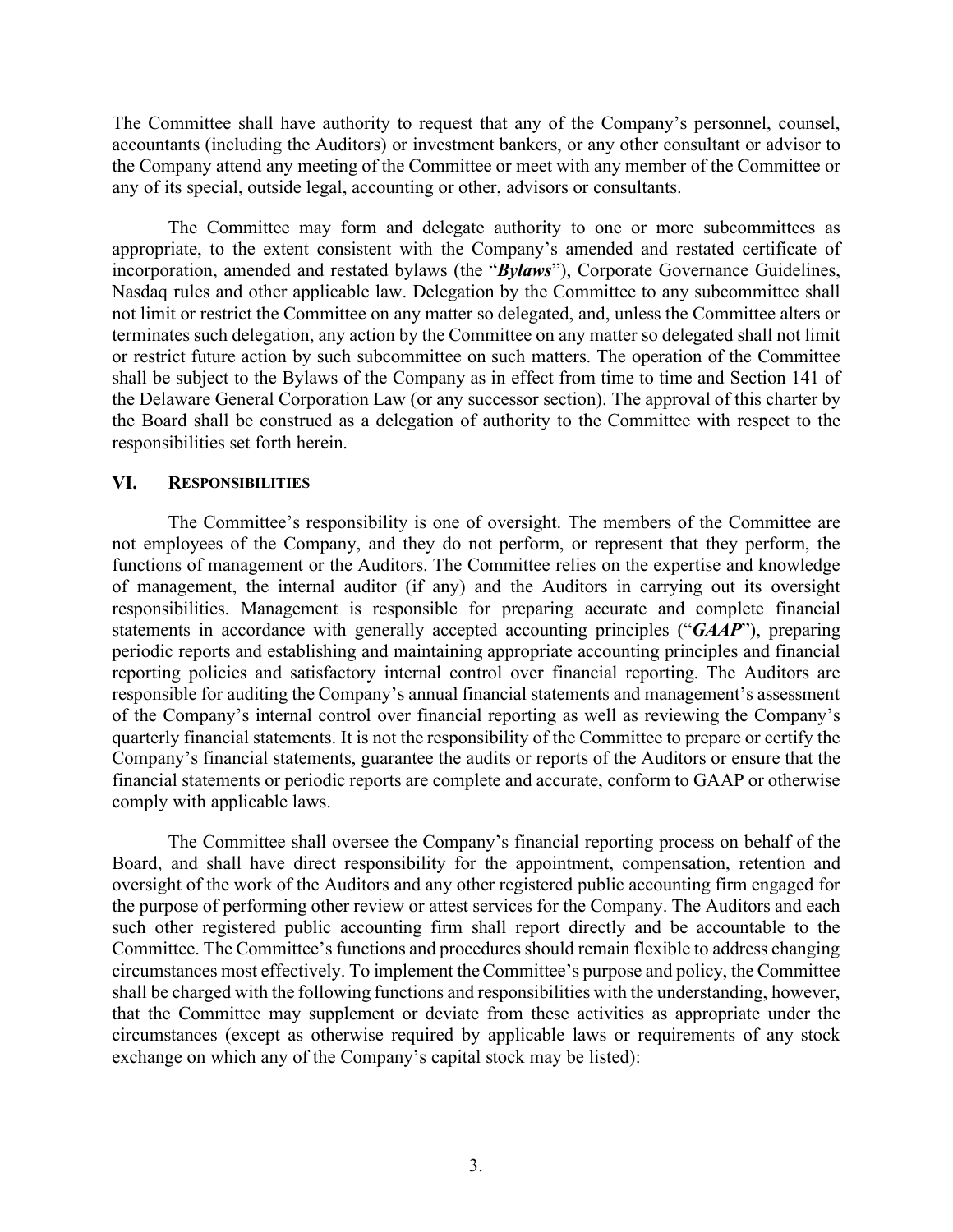**A. Evaluation and Retention of Auditors.** To evaluate the performance of the Auditors, to assess their qualifications (including their internal quality control procedures and any material issues raised by that firm's most recent internal quality control review or any investigations by regulatory authorities) and to determine whether to retain, or to terminate, the engagement of the existing Auditors, or to appoint and engage a different independent registered public accounting firm, which retention shall be subject only to ratification by the Company's stockholders (if the Committee or the Board elects to submit such retention for ratification by the stockholders).

**B. Communication Prior to Engagement.** Prior to engagement of any prospective Auditors, to review a written disclosure by the prospective Auditors of all relationships between the prospective Auditors, or their affiliates, and the Company, or persons in financial oversight roles at the Company, that may reasonably be thought to bear on independence, and to discuss with the prospective Auditors the potential effects of such relationships on the independence of the prospective Auditors, consistent with Ethics and Independence Rule 3526, *Communication with Audit Committees Concerning Independence* (or any successor rule, "*Rule 3526*"), of the Public Company Accounting Oversight Board (United States) (the "*PCAOB*").

**C. Approval of Audit Engagements.** To determine and approve engagements of the Auditors, prior to commencement of such engagements, to perform all proposed audit, review and attest services, including the scope of and plans for the audit, the adequacy of staffing, the compensation to be paid by the Company to the Auditors and the negotiation and execution, on behalf of the Company, of the Auditors' engagement letters; such approval may be pursuant to preapproval policies and procedures established by the Committee consistent with applicable laws and rules, including the delegation of preapproval authority to the chairman of the Committee so long as any such preapproval decisions are presented to the full Committee at the next scheduled meeting.

**D. Approval of Non-Audit Services.** To determine and approve engagements of the Auditors prior to commencement of such engagements (unless in compliance with exceptions available under applicable laws and rules related to immaterial aggregate amounts of services), to perform any proposed permissible non-audit services, including the scope of the service and the compensation to be paid therefor by the Company; such approval may be pursuant to preapproval policies and procedures established by the Committee consistent with applicable laws and rules, including the delegation of preapproval authority to the chairman of the Committee so long as any such preapproval decisions are presented to the full Committee at the next scheduled meeting.

**E. Audit Partner Rotation.** To monitor the rotation of the partners of the Auditors on the Company's audit engagement team as required by applicable laws and rules, and to consider periodically and, if deemed appropriate, adopt a policy regarding rotation of auditing firms.

**F. Auditor Independence.** At least annually, consistent with Rule 3526, (i) to receive and review (a) written disclosures from the Auditors delineating all relationships between the Auditors, or their affiliates, and the Company, or persons in financial oversight roles at the Company, that may reasonably be thought to bear on independence and (b) a letter from the Auditors affirming their independence, (ii) to consider and discuss with the Auditors any potential effects of any such relationships on the independence of the Auditors as well as any compensation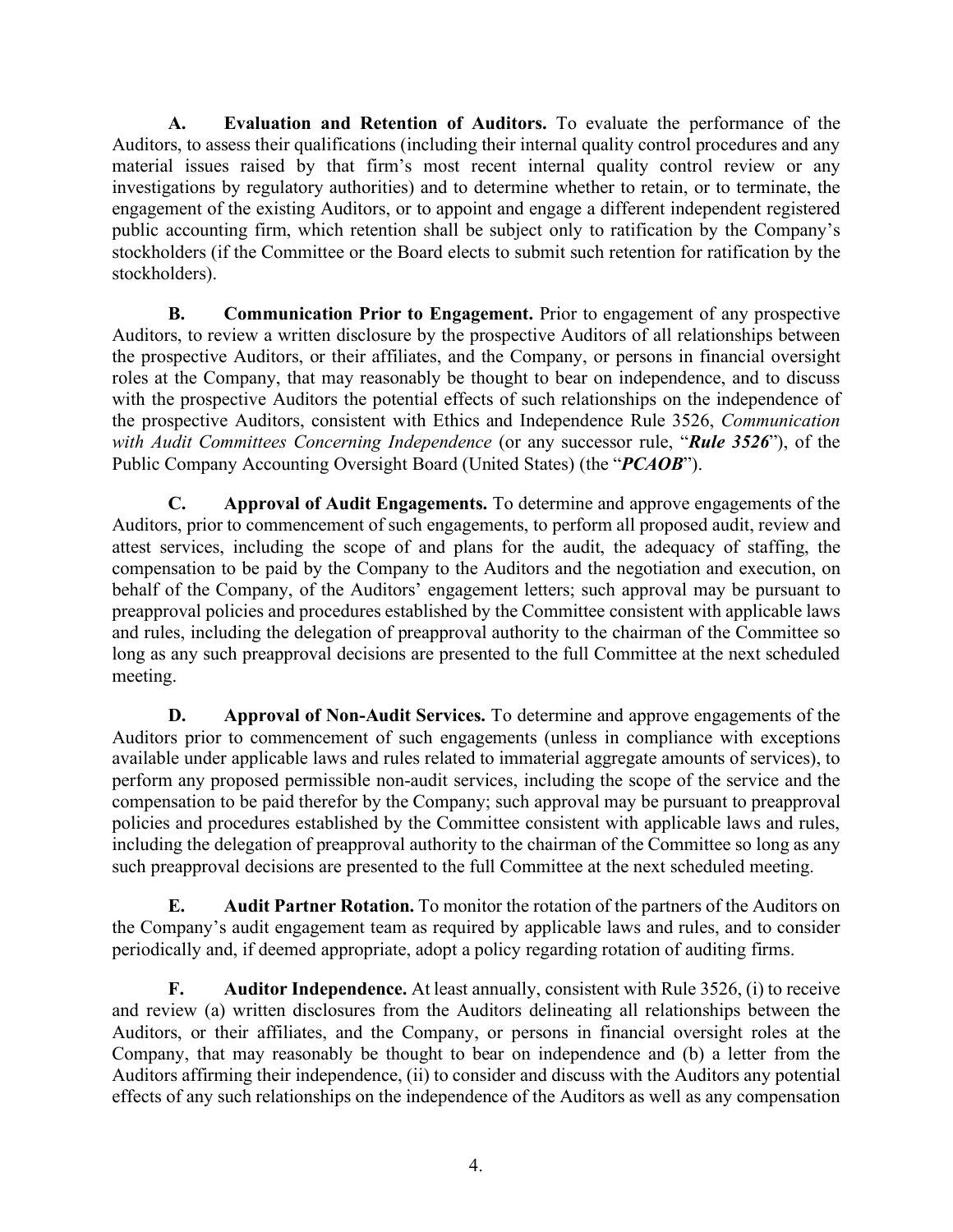or services that could affect the Auditors' objectivity and independence, and (iii) to assess and otherwise take appropriate action to oversee the independence of the Auditors.

**G. Former Employees of Auditors.** To consider and, if deemed appropriate, adopt policies regarding Committee preapproval of employment by the Company of individuals employed or formerly employed by the Auditors and engaged on the Company's account.

**H. Annual Audit Results.** To review with management and the Auditors, (i) the results of the annual audit, including the Auditors' assessment of the quality of the Company's accounting principles and practices, (ii) the Auditors' views about qualitative aspects of the Company's significant accounting practices, (iii) the reasonableness of significant judgments and estimates (including material changes in estimates and analyses of the effects of alternative GAAP methods on the financial statements), (iv) all misstatements identified during the audit (other than those the Auditors believe to be trivial), (v) the adequacy of the disclosures in the financial statements, and (vi) any other matters required to be communicated to the Committee by the Auditors under the standards of the PCAOB.

**I. Auditor Communications.** At least annually, to discuss with the Auditors the matters required to be discussed by Auditing Standard No. 1301, *Communications with Audit Committees*, as amended, as adopted by the PCAOB (including any successor rule adopted by the PCAOB).

**J. Audited Financial Statement Review; Annual Report on Form 10-K.** To review with management and the Auditors, as appropriate, upon completion of the audit, (i) the Company's financial statements and any disclosure from the Company's Chief Executive Officer and Chief Financial Officer to be made in connection with the certification of the Company's Annual Report on Form 10-K to be filed with the SEC, prior to public disclosure of such financial information, if practicable, or filing with the SEC of the Company's Annual Report on Form 10- K, and to recommend whether such financial statements should be so included and (ii) other relevant reports or financial information submitted by the Company to any governmental body or the public, including relevant reports rendered by the Auditors (or summaries thereof).

**K. Quarterly Results and Reports on Form 10-Q.** To review with management and the Auditors, as appropriate, (i) the results of the Auditors' review of the Company's quarterly financial statements and any disclosure from the Company's Chief Executive Officer and Chief Financial Officer to be made in connection with the certification of the Company's quarterly reports filed with the SEC, prior to public disclosure of quarterly financial information, if practicable, or filing with the SEC of the Company's Quarterly Report on Form 10-Q, and any other matters required to be communicated to the Committee by the Auditors under the standards of the PCAOB and (ii) other relevant reports or financial information submitted by the Company to any governmental body or the public, including relevant reports rendered by the Auditors (or summaries thereof).

**L. Management's Discussion and Analysis and Risk Factors.** To review with management and the Auditors, as appropriate, the Company's disclosures contained under the captions "*Management's Discussion and Analysis of Financial Condition and Results of Operations*" and "*Risk Factors*" in its periodic reports and other filings to be filed with the SEC.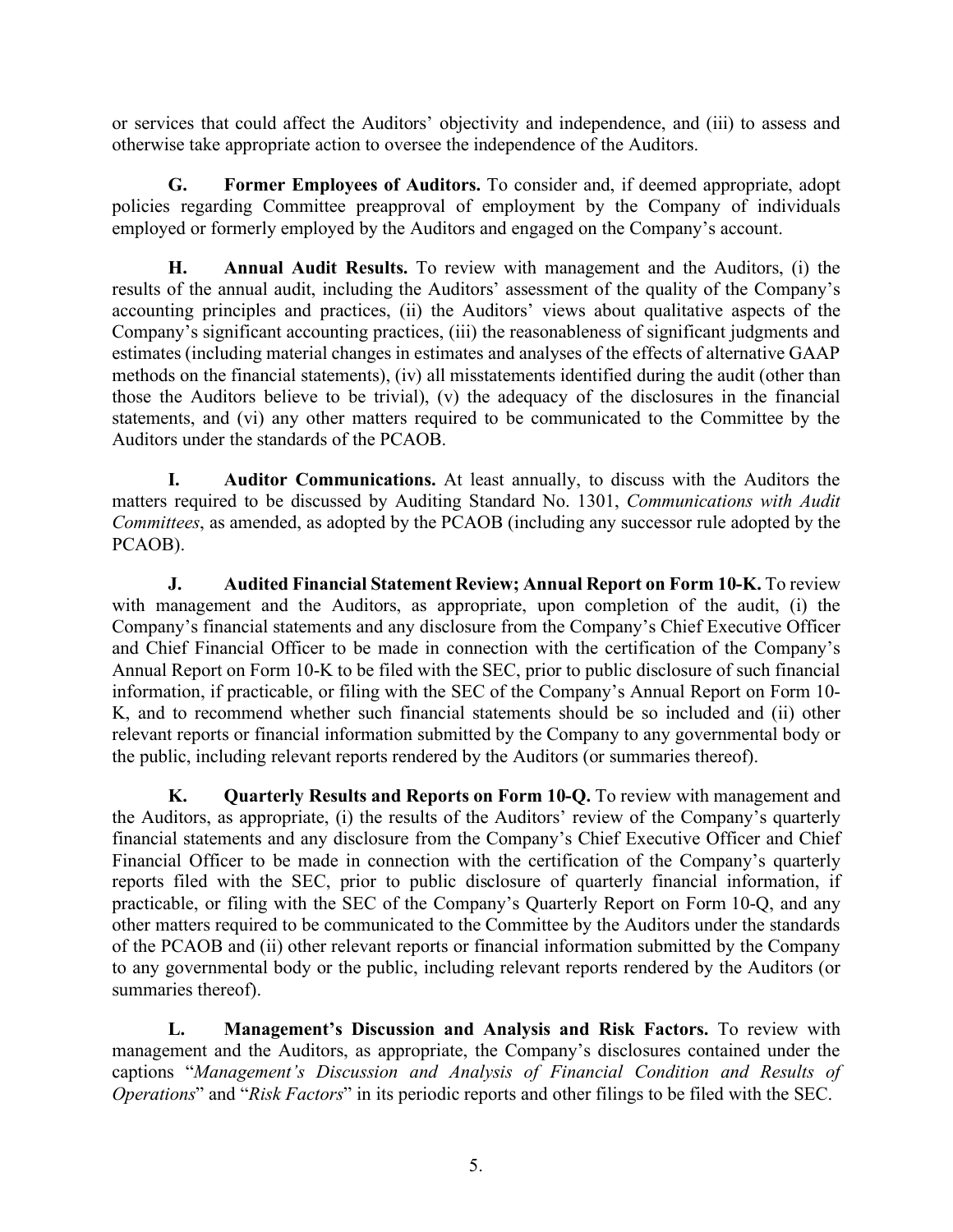**M. Press Releases***.* To review with management and the Auditors, to the extent appropriate, earnings press releases, as well as the substance of financial information and earnings guidance provided to analysts and ratings agencies (including, without limitation, reviewing any pro forma or non-GAAP information), which discussions may be general discussions of the type of information to be disclosed or the type of presentation to be made.

**N. Accounting Principles and Policies.** To review with management and the Auditors, as appropriate, significant issues that arise regarding accounting principles and financial statement presentation, including critical accounting policies and practices, alternative accounting policies available under GAAP related to material items discussed with management, the potential impact on the Company's financial statements of off-balance sheet structures and any other significant reporting issues and judgments, significant regulatory, legal and accounting initiatives or developments that may have a material impact on the Company's financial statements, compliance programs and policies if, in the judgment of the Committee, such review is necessary or appropriate.

**O. Risk Assessment and Management.** To review and discuss with management and the Auditors, as appropriate, (i) the Company's guidelines and policies with respect to financial risk management and financial risk assessment, including the Company's major financial risk exposures and the steps taken by management to monitor and control these exposures and (ii) management risks relating to data privacy, technology and information security, including cyber security and back-up of information systems, and the steps the Company has taken to monitor and control such exposures.

**P. Management Cooperation with Audit.** To evaluate the cooperation received by the Auditors during their audit examination, including any significant difficulties encountered during the audit or any restrictions on the scope of their activities or access to required records, data and information and, whether or not resolved, significant disagreements with management and management's response, if any.

**Q. Management Letters.** To review with the Auditors and, if appropriate, management, any "management" or "internal control" letter issued or, to the extent practicable, proposed to be issued by the Auditors and management's response, if any, to such letter, as well as any additional material written communications between the Auditors and management.

**R. National Office Communications.** To review with the Auditors, as appropriate, communications between the audit team and the Auditors' national office with respect to accounting or auditing issues presented by the engagement.

**S. Disagreements Between Auditors and Management.** To review with management and the Auditors, or any other registered public accounting firm engaged to perform review or attest services, any conflicts or disagreements between management and the Auditors, or such other accounting firm, whether or not resolved, regarding financial reporting, accounting practices or policies or other matters, that individually or in the aggregate could be significant to the Company's financial statements or the Auditors' report, and to resolve any conflicts or disagreements regarding financial reporting.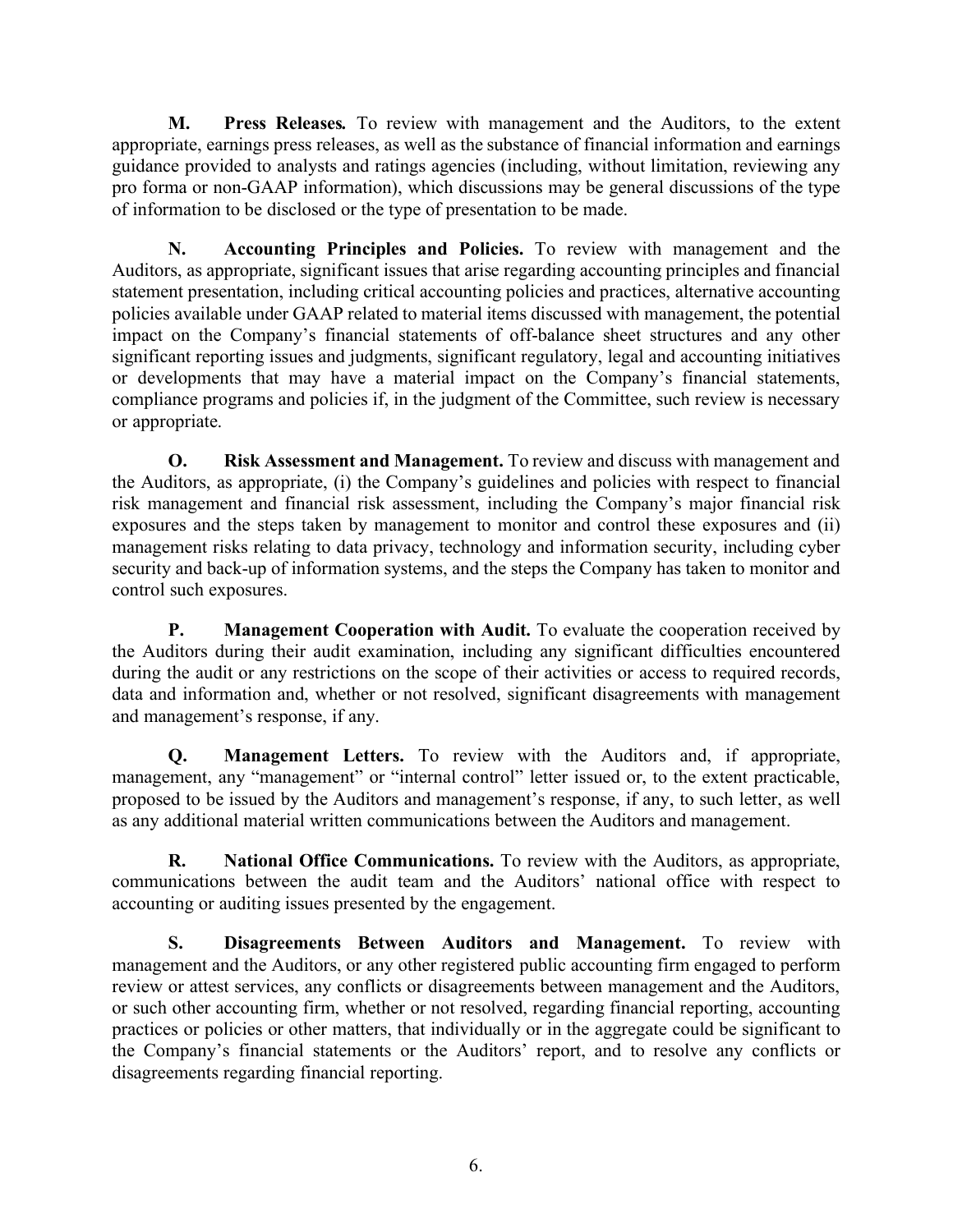**T. Internal Control over Financial Reporting; Disclosure Controls.** To (i) confer with management and the Auditors, as appropriate, regarding the scope, adequacy, and effectiveness of internal control over financial reporting and the Company's disclosure controls and procedures, including any significant deficiencies, significant changes in internal controls and the adequacy and effectiveness of the Company's information and cyber security policies and the internal controls regarding information security, (ii) confer with management and the Auditors, as appropriate, regarding the responsibilities, budget and staff of the internal audit function (if any) and review of the appointment or replacement of the senior internal audit executive or manager and (iii) obtain reports on significant findings and recommendations with respect to internal controls over financial reporting, together with management responses and any special audit steps adopted in light of any material control deficiencies.

**U. Separate Sessions.** Periodically, to meet in separate sessions with the Auditors, the internal auditors, if any, or other personnel responsible for the internal audit function, as applicable and appropriate, and management to discuss any matters that the Committee, the Auditors, the internal auditors, if any, or other personnel responsible for the internal audit function, or management believe should be discussed privately with the Committee.

**V. Correspondence with Regulators.** To consider and review with management, the Auditors, outside counsel, as appropriate, and any special counsel, separate accounting firm or other consultants and advisors as the Committee deems appropriate, any correspondence with regulators or governmental agencies and any published reports that raise material issues regarding the Company's financial statements or accounting policies.

**W. Complaint Procedures.** To establish procedures, when and as required by applicable laws and rules, for the receipt, retention and treatment of complaints received by the Company regarding accounting, internal accounting controls or auditing matters and the confidential and anonymous submission by employees of concerns regarding questionable accounting or auditing matters, including under the Company's "Whistleblower Policy for Accounting and Auditing Matters."

**X. Engagement of Registered Public Accounting Firms.** To determine and approve engagements of any registered public accounting firm (in addition to the Auditors), prior to commencement of such engagements, to perform any other review or attest service, including the compensation to be paid by the Company to such firm, which approval may be pursuant to preapproval policies and procedures, including the delegation of preapproval authority to the chairman of the Committee, so long as any such preapproval decisions are presented to the full Committee at the next scheduled meeting.

**Y. Ethical Compliance.** To review the results of management's efforts to monitor compliance with the Company's programs and policies designed to ensure adherence to applicable laws and rules, as well as to its Code of Business Conduct and Ethics.

**Z. Investigations.** To investigate any matter brought to the attention of the Committee within the scope of its duties if, in the judgment of the Committee, such investigation is necessary or appropriate.